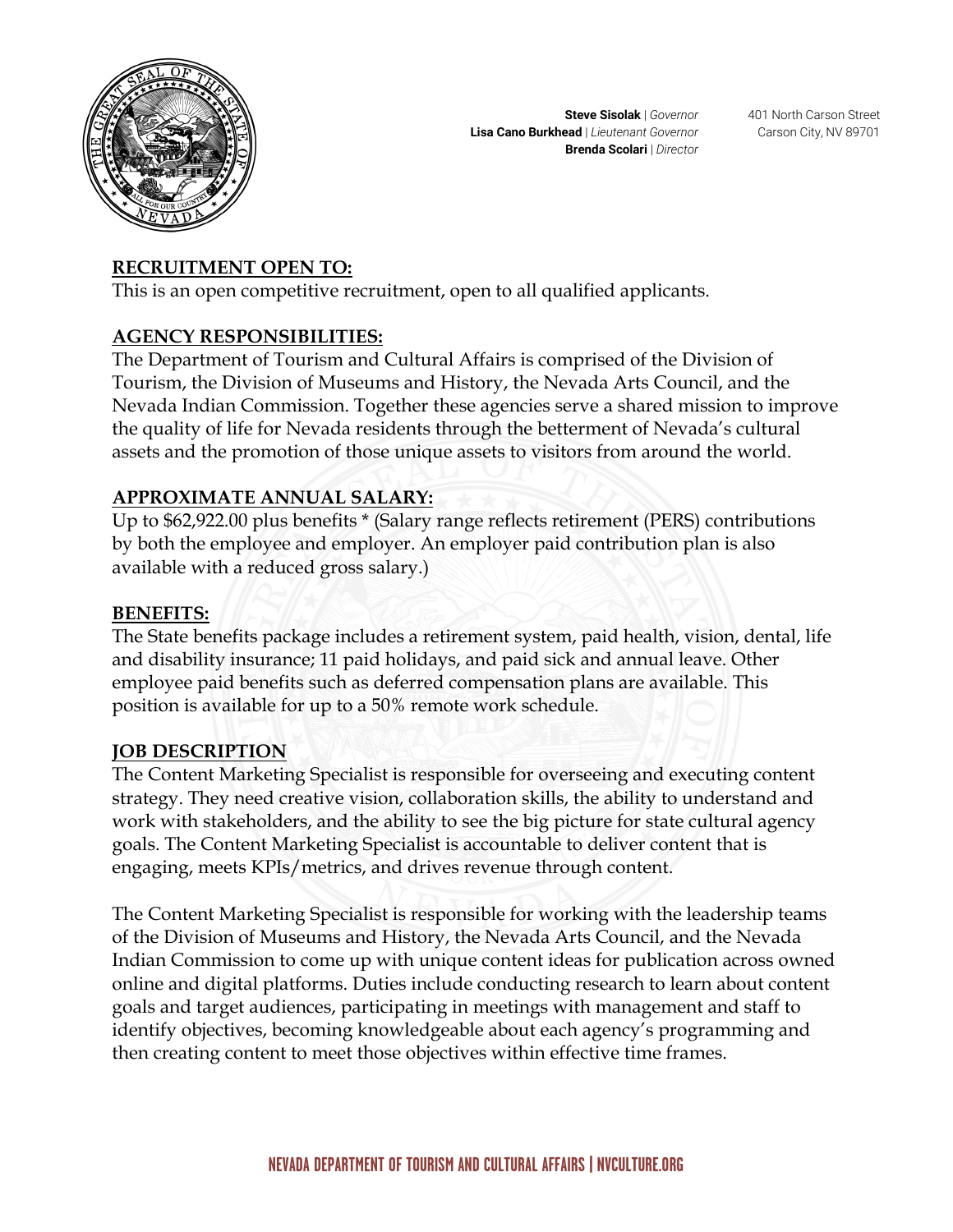- Working with DTCA PR staff, Directors, and other team members to produce content
- Researching and staying up-to-date on the latest developments in terms of search engine optimization, content trends and stakeholder behavior
- Updating older content to meet new content needs
- Ensuring consistency across all content, from websites to social media channels and videos
- Maintaining a calendar of project deadlines and content launch dates
- Overseeing the development and launch of new content channels

# **TO QUALIFY**:

College Degree from an accredited college or university preferred, with emphasis on communications. Must be skilled in Word Press or other content management systems and have strong writing ability. Brief sample will be requested upon interview selection. In addition, the applicant should have a background in writing, social and traditional media, and content development. An understanding and/or an appreciation of Nevada's history, art, and culture is preferred. Any basic graphic design, photography, or videography skills are a plus.

# **Key Qualifications:**

- Works with teams to ideate and define content goals
- Develops and implements content strategies for clients
- Adapts concepts and content to all channels, keeping in mind all deliverables when creating a content strategy and implementation plan and keeping all messaging consistent
- Develop concepts of outstanding quality for interactive/web from concept to production (storytelling), either collaboratively or independently
- Uses content to drive reach, reputation and revenue for clients on a variety of digital platforms (blogs, websites, social media) and traditional outlets (PR, printed newsletters, etc.)
- Create all social media content calendar copy for clients based on approved strategies
- Write digital copy as needed for websites and any other applicable platform; has an understanding of user experience, keywords and SEO
- Tracks consumer and content analytics and generates reports and presentations
- Other duties as assigned

# **Desired Experience and Skills**

- 3-5 years in marketing experience
- Fluid in Wordpress page creation with the content management interface
- Strong portfolio of bringing new ideas and technology to the table for implementation of content strategies